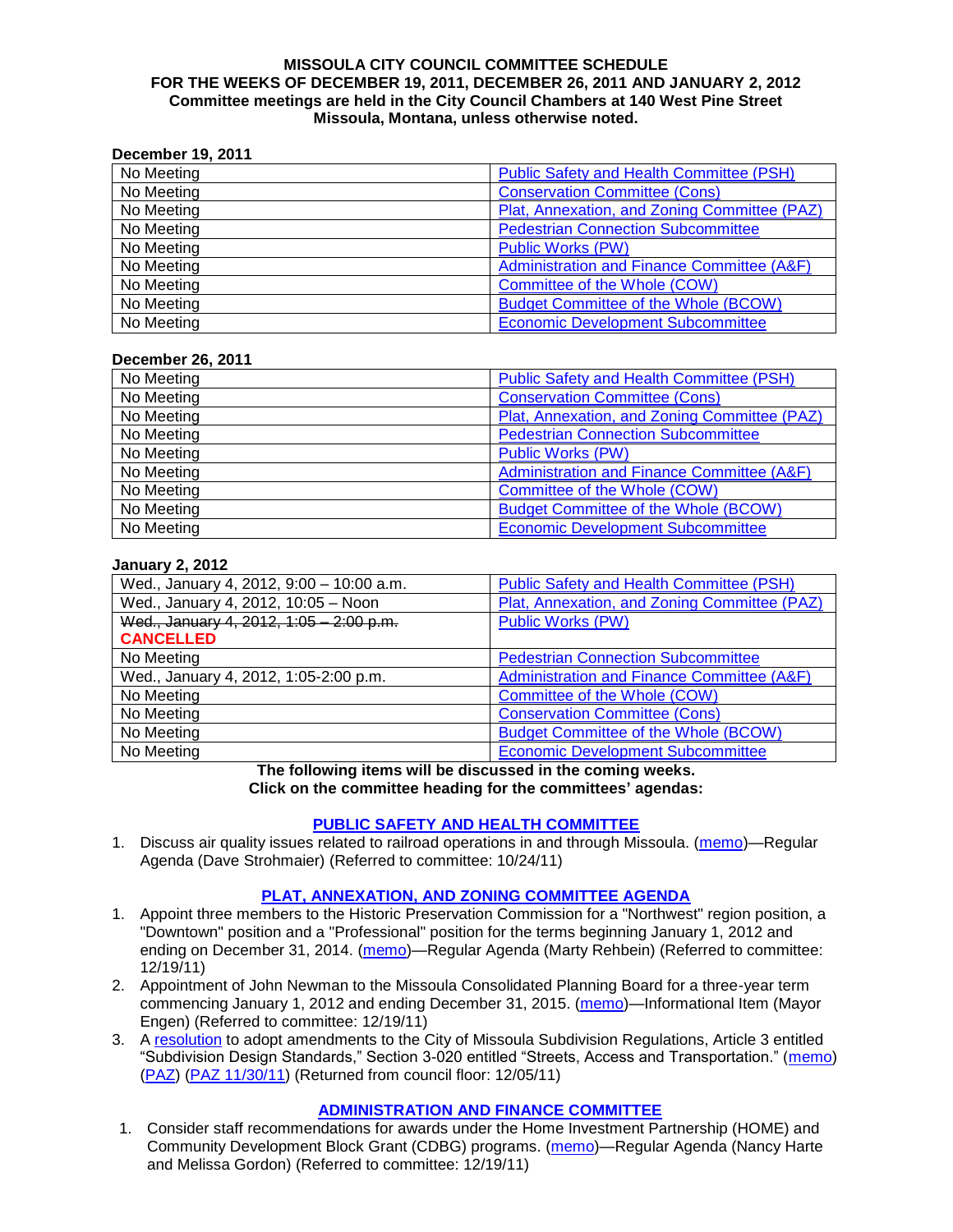### \*\*\*\*\*\*\*\*\*\*\*\*\*\*\*\*\*\*\*\*\*\*\*\*\*\*\*\*\*\*\*\*\*\*\*

### **The following items have been referred to City Council committees, but the committees will not discuss them in the coming week:**

# **PUBLIC SAFETY AND HEALTH COMMITTEE**

- 1. Police Department Update Ongoing in Committee. (Mark Muir)
- 2. Fire Department Update Ongoing in Committee (Mike Painter)
- 3. Health Department Update Ongoing in Committee. (Ellen Leahy)
- 4. Eat Smart Coalition information. [\(memo\)](http://www.ci.missoula.mt.us/DocumentView.aspx?DID=6776)—Regular Agenda (Jason Wiener) (Referred to committee: 07/11/2011)
- 5. Discuss revisiting cell phone restrictions. [\(memo\)](http://www.ci.missoula.mt.us/DocumentView.aspx?DID=7420) Regular Agenda (Dave Strohmaier) (Referred to committee: 10/17/11)

## **CONSERVATION COMMITTEE**

- 1. Update from Greenhouse Gas Energy Conservation Team. [\(memo\)](http://www.ci.missoula.mt.us/DocumentView.aspx?DID=5945)—Regular Agenda (Ben Schmidt and Marilyn Marler) (Referred to committee: 04/11/2011)
- 2. Discuss the city's strategy to complete a boundary survey of Greenough Park. [\(memo\)](http://www.ci.missoula.mt.us/DocumentView.aspx?DID=5875)—Regular Agenda (Dave Strohmaier) (Referred to committee: 04/04/2011)
- 3. Approve and authorize the Mayor to sign an amendment to the agreement with Territorial Landworks, Inc. (TLI) in an amount not to exceed \$136,702.37 for professional services, including engineering, surveying, and construction management for Project #PR 08-02 GCT, Grant Creek Trail, CTEP #STPE 8199(105). [\(memo\)](http://www.ci.missoula.mt.us/DocumentView.aspx?DID=7494)—Regular Agenda (Dave Shaw) (Referred to committee: 10/24/11)
- 4. Appoint four members to the Open Space Advisory Committee for the terms commencing January 26, 2012 and ending January 25, 2015. [\(memo\)](http://www.ci.missoula.mt.us/DocumentView.aspx?DID=7747)—Regular Agenda (Marty Rehbein) (Referred to committee: 12/05/11)

## **PLAT, ANNEXATION & ZONING COMMITTEE**

- 1. Annexation. (see separate list at City Clerk's Office for pending annexations) (Ongoing in Committee)
- 2. Request to rezone the property legally described as Lot 3 of Scott Street Lots Subdivision, located in Section 16, T13N, R19W, P.M.M. form D (Industrial) to I-1 (Light Industrial), based on the finding of fact and conclusions of law. (PAZ [05/21/08\)](ftp://ftp.ci.missoula.mt.us/Packets/Council/2008/2008-06-02/080521paz.pdf) (Returned from Council floor: 6/2/08)
- 3. Ongoing discussion of City planning issues with members of the Planning Board.—Regular Agenda (Bob Jaffe) (Referred to committee: 3/20/06)
- 4. Resolution repealing resolution No. 7404 and declaring the annexation of Lots 53 and 54 Dinsmore's Orchard Homes No. 5 null and void. [\(memo\)](http://www.ci.missoula.mt.us/DocumentView.aspx?DID=5349)—Regular Agenda (Jessica Miller) (Referred to committee: 01/10/2011)
- 5. Amendment Article 7. Error Corrections and Adjustments to the subdivision regulations to allow for restrictions or conditions placed on a plat by the governing body to be amended or removed by a future council. [\(memo\)](http://www.ci.missoula.mt.us/DocumentView.aspx?DID=7568)—Regular Agenda (Lyn Hellegaard) (Referred to committee: 11/07/11)
- 6. Appoint one member to the Consolidated Planning Board for a regular position for the term beginning January 1, 2012 and ending on December 31, 2014. [\(memo\)](http://www.ci.missoula.mt.us/DocumentView.aspx?DID=7787)—Regular Agenda (Marty Rehbein) (Referred to committee: 12/05/11)

## **ADMINISTRATION AND FINANCE COMMITTEE**

- 2. Approve claims. (Ongoing) (Consent Agenda)
- 3. Approve journal vouchers. (Ongoing) (Consent Agenda)
- 4. Approve budget transfers. (Ongoing) (Consent Agenda)
- 5. An ordinance amending the municipal code as it relates to bike licensing.  $(A&F)$  (Returned from council floor: 12/15/08) (Tabled 8/3/2011)
- 6. Amend Council rules to change the Council's regular meeting schedule to two meetings per month [\(memo\)](http://www.ci.missoula.mt.us/DocumentView.aspx?DID=4027).—Regular Agenda (Marty Rehbein) (Referred to committee: 06/07/10)
- 7. Discuss the disposition of surplus city land. [\(memo\)](http://www.ci.missoula.mt.us/DocumentView.aspx?DID=4862)—Regular Agenda (John Newman) (Referred to committee: 10/25/10)
- 8. Discuss outstanding third-party contracts. [\(memo\)](http://www.ci.missoula.mt.us/DocumentView.aspx?DID=4956)—Regular Agenda (Lyn Hellegaard) (Referred to committee: 11/08/10)
- 9. Review the city's current policy for charging the public for various city-produced documents [\(memo\)](http://www.ci.missoula.mt.us/DocumentView.aspx?DID=5143) Regular Agenda (Dave Strohmaier) (Referred to committee: 12/06/10)
- 10. Review Missoula's insurance experience, particularly work comp; propose improvements if warranted. [\(memo\)](http://www.ci.missoula.mt.us/DocumentView.aspx?DID=6381)—Regular Agenda (Ed Childers) (Referred to committee: 05/09/2011)

## **PUBLIC WORKS COMMITTEE**